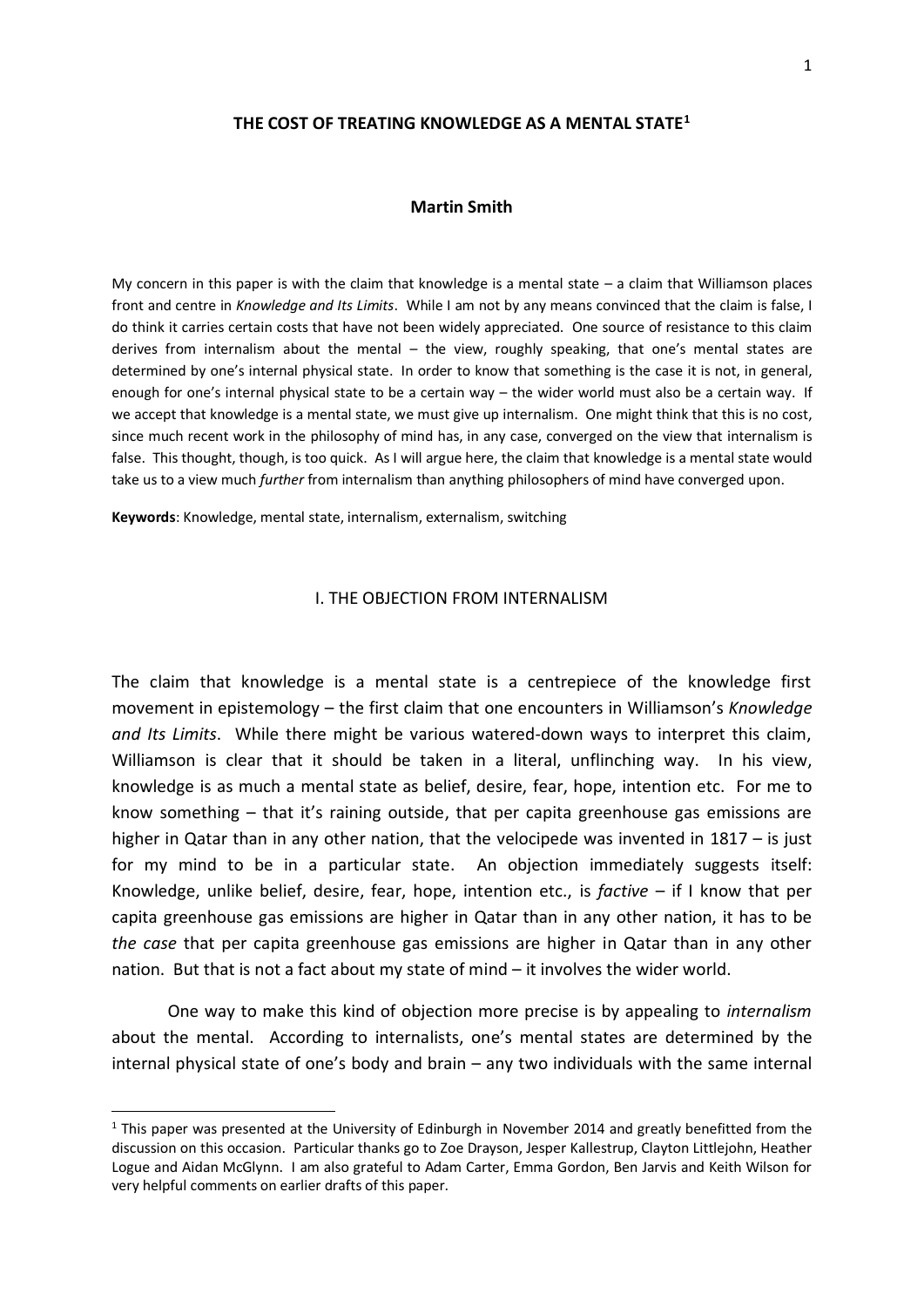physical state will have the same mental states. I might currently know that per capita greenhouse gas emissions are higher in Qatar than in any other nation, but I could be in the same internal physical state even if that were false, in which case I wouldn't know it. Whether I know something is not, in general, determined by my internal physical state. If my mental states are determined by my internal physical state, as internalists would have it, then knowledge is not a mental state. We might call this the *objection from internalism*<sup>2</sup> .

One might think that this objection can be swiftly dismissed – after all, internalism is a view that has largely fallen from favour in the philosophy of mind, succumbing to a number of well known arguments and thought experiments. In 'Is knowing a state of mind?' (1995) and in chapter 2 of *Knowledge and Its Limits*, Williamson argues that, once we have given up the restrictive internalist picture of the mind, and embraced *externalism*, no meaningful impediment remains to treating knowledge as a mental state. As he puts it 'An externalist conception frees one to affirm that knowledge is a mental state' (Williamson, 1995, pp533). In this paper I will argue that treating knowledge as a mental state would, in fact, have us recoil *far further* from internalism than any of the well known arguments and thought experiments take us. Much of this paper will consist of a survey of these arguments and thought experiments, along with a slightly new way of mapping out their purported externalist consequences. The survey will not be especially detailed or deep – just detailed enough to extract the consequences that concern me. I will conclude by returning to the view that knowledge is a mental state, and showing that it takes us, in effect, into uncharted externalist territory<sup>3</sup>.

In the end, nothing that I say here will constitute a decisive refutation of the view that knowledge is a mental state. Whether we do decide to treat it as one will ultimately depend on how we weigh the costs and benefits of doing so – and I won't attempt to come to any overall judgment about this. What I do hope to show here is that the costs of treating knowledge as a mental state have, in at least one respect, been seriously underestimated.

Before proceeding it may be worth remarking briefly on what it means to *deny* that knowledge is a mental state. At a minimum, to deny this is to accept that a person's mental states do not, on their own, settle what that person knows – that two individuals with the same mental states might have different knowledge, owing to differences in the worlds they

<sup>2</sup> It is sometimes suggested that internalism should be reformulated in such a way as to include *dualist* theories on which one's mental states are constitutively independent of the external world, but not determined by one's internal physical state. I won't attempt such a reformulation here – but it's worth noting that a dualist of this kind would, I imagine, have just as much reason to resist classifying knowledge as a mental state as one who signs up to the materialist internalism under consideration here.

<sup>&</sup>lt;sup>3</sup> In 'Is knowing a state of mind? The case against' (2009) Elizabeth Fricker also takes issue with Williamson's use of standard externalist arguments to soften one's resistance to the idea that knowledge is a mental state, arguing that the acceptance of the former and rejection of the latter makes for a perfectly stable, defensible overall view. I agree with this – but aim, in a way, to go further. I will argue that there are in fact very strong reasons for otherwise committed externalists to stop short of granting that knowledge is a mental state.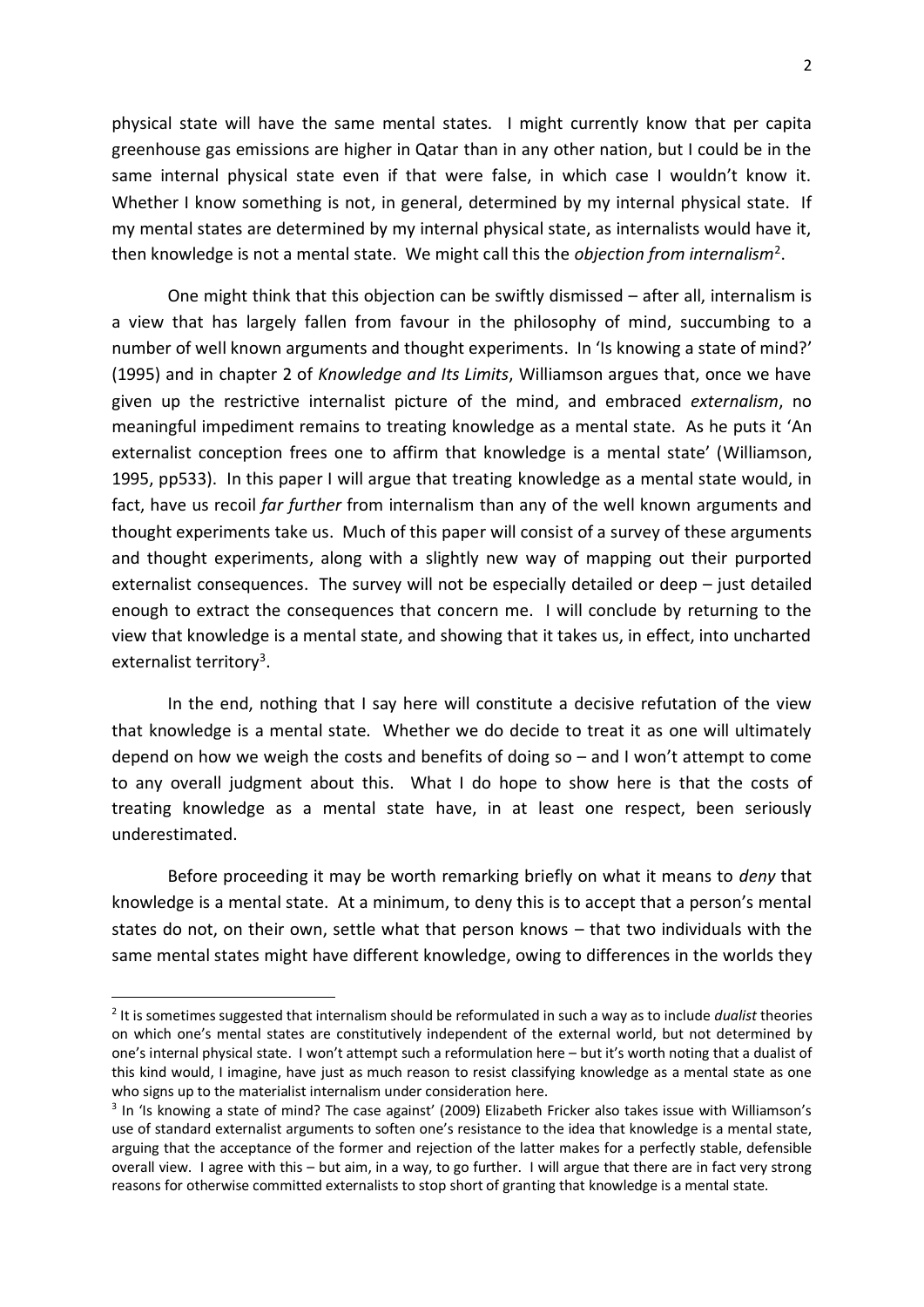inhabit. It is sometimes suggested that the alternative to treating knowledge as a mental state is to treat it instead as a metaphysical hybrid or composite of mental and non-mental factors (Williamson, 2000, pp5, section 1.3, Nagel, 2013, pp275, section 2). This, though, seems a very tendentious way of putting things – almost as though anyone who denies that knowledge is a mental state is committed to finding some *analysis* or *factorisation* of knowledge into mental and non-mental components. But the denial that knowledge is a mental state can be perfectly well combined with doubts about whether it is analysable and, indeed, with general doubts about the project of philosophical analysis (Fricker, 2009, section 3, McGlynn, 2014, pp168). Many of Williamson's arguments in the opening chapters of *Knowledge and Its Limits* are directed, first and foremost, against the possibility of analysing or factorising knowledge. In spite of the way that Williamson sometimes presents things, these arguments cannot simply be co-opted to support the view that knowledge is a mental state.

# II. NATURAL KIND EXTERNALISM

According to the *causal theory of reference*, the referents of certain proper names and common nouns are determined by the particulars and natural kinds that are causally related to their usage, and not by any ideas or descriptions that users associate with them. The causal theory attracted a number of supporters in the 1970s and 80s due largely to the pioneering work of Kripke (1972) and Putnam (1975), and a corresponding view about the contents of beliefs followed in its wake – in order for one to hold beliefs about certain particulars or natural kinds, it's necessary that one have an appropriate causal relation to them.

In Putnam's classic 'Twin Earth' thought experiment we are introduced to a remote planet, exactly like the Earth, but completely devoid of water  $-$  that is, H<sub>2</sub>O. Instead of water, a different chemical compound – XYZ – flows in the rivers, fills the lakes and oceans, falls as rain and quenches the thirst of the Twin Earthers. XYZ has all of the same macroscopic properties as water – it's clear, odourless, boils and freezes at 100 and  $0^{\circ}$  C at sea level etc. Furthermore, the Twin Earthers, who speak like us, even call it 'water' (and 'eau' and 'mizu' etc.). Finally, we might imagine that it's prior to 1750 and, without access to microscopes and the like, no one on Earth or Twin Earth would be capable of distinguishing these two substances. According to Putnam, while those on Earth and those on Twin Earth might associate exactly the same ideas and descriptions with the term 'water', when the former use the term it refers to  $H_2O$ , and when the latter use the term it refers to XYZ.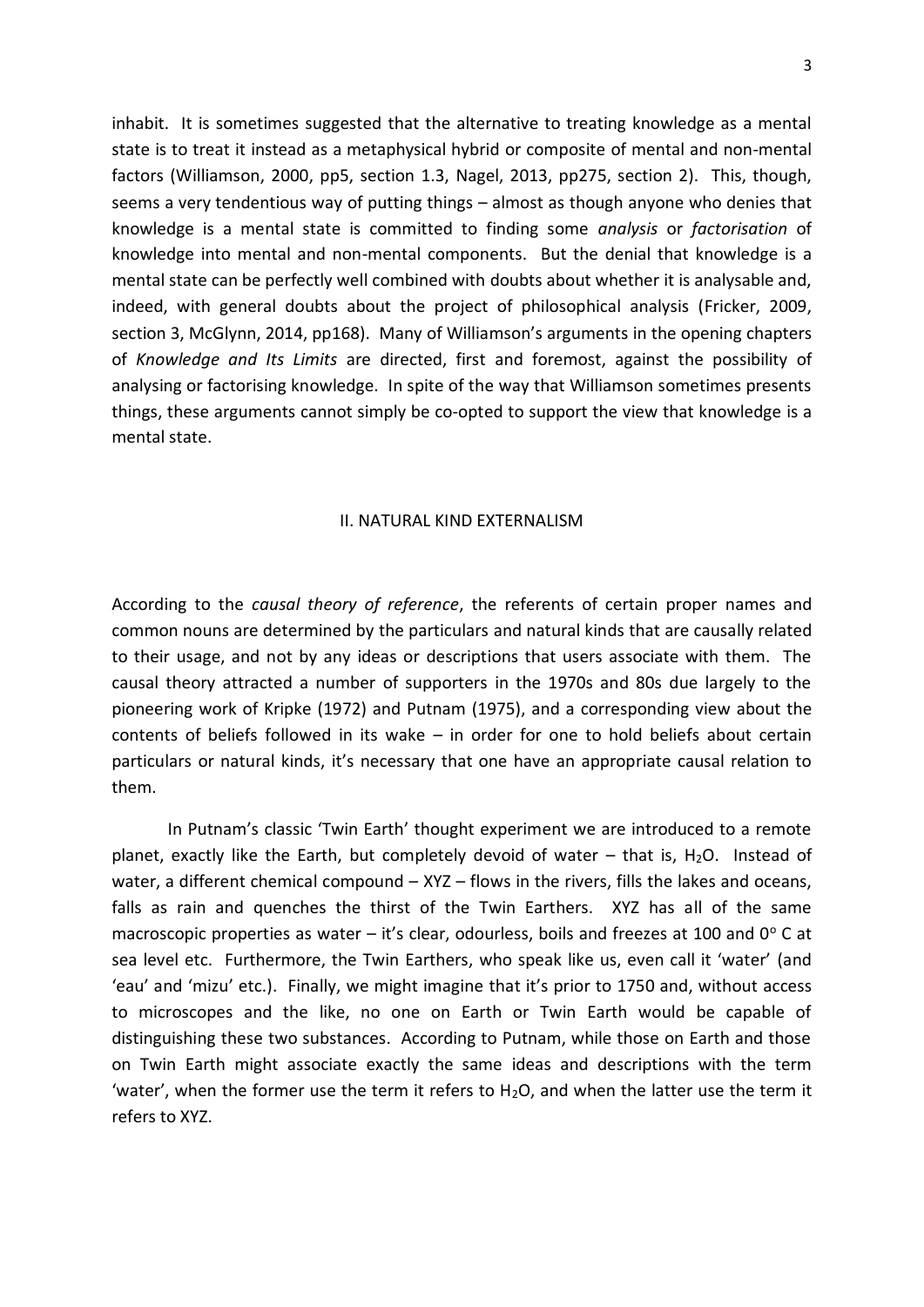The lesson here is not just a semantic one, however – there are also implications for the contents of beliefs and other mental states (McGinn, 1977, Burge, 1979, n2, Putnam, 1982, chap 1). When a person on Earth sincerely utters the sentence 'there's water in my flask' he expresses a belief that is true iff there is  $H_2O$  in his flask. When his duplicate on Twin Earth utters the same words, he doesn't express a belief about  $H_2O$  – neither he, nor anyone on his planet, has ever come into contact with this substance. Rather, his belief is true iff there is XYZ in his flask. These two individuals may be in exactly the same internal physical state (at least if we ignore the fact that the human body contains water). Nevertheless, they hold beliefs with different contents – the former holds beliefs about H<sub>2</sub>O and no beliefs about XYZ while the latter holds beliefs about XYZ and no beliefs about H2O. If we accept this verdict then we are lead to a view we might call *natural kind externalism* – the content of certain beliefs involving natural kind concepts depends on what natural kinds are present in the believer's environment. Similar thought experiments could doubtless be used to motivate similar conclusions about other kinds of mental states – desires, fears, hopes, intentions etc – but I will focus here on beliefs.

There are, of course, a number of objections to natural kind externalism and to the standard verdicts about Twin Earth thought experiments – but I won't explore them. While I am inclined to think that this view is broadly correct, I have no stake in defending it here – or in defending any of the various kinds of externalism I will canvass. My aim, rather, is to show that even if all of these kinds of externalism be simultaneously accepted, the claim that knowledge is a mental state still represents a considerable further step in an externalist direction.

If we accept natural kind externalism, then we will have to abandon the letter of internalism – one's mental states will not be determined exclusively by one's internal physical state. But whether natural kind externalism represents a *major* departure from internalism very much depends on one's motivation for being an internalist in the first place. One might be moved to accept internalism as a result of philosophical theories that one holds – internalism may be entailed, for instance, by a number of once fashionable, reductionist views in the philosophy of mind, such as the identity theory and classical functionalism (see, for instance, Smart, 1959, Armstrong, 1968). If this was one's reason for accepting internalism, then perhaps it would have to be accepted to the letter – one could tolerate no divergence from it. But there are far more pedestrian thoughts that seem to point us in an internalist direction. Here is one: It shouldn't be possible to influence or interfere with a person's state of mind without causally interacting in some way with that person's sense organs or body. If this was the reason one was inclined towards internalism, then one might be quite open to qualifying or compromising the view in various ways.

Suppose a person on Earth was transported, without his knowledge, to Twin Earth. Natural kind externalism does not commit us to the view that this person's beliefs would immediately change. On the contrary, those who have considered such a scenario tend to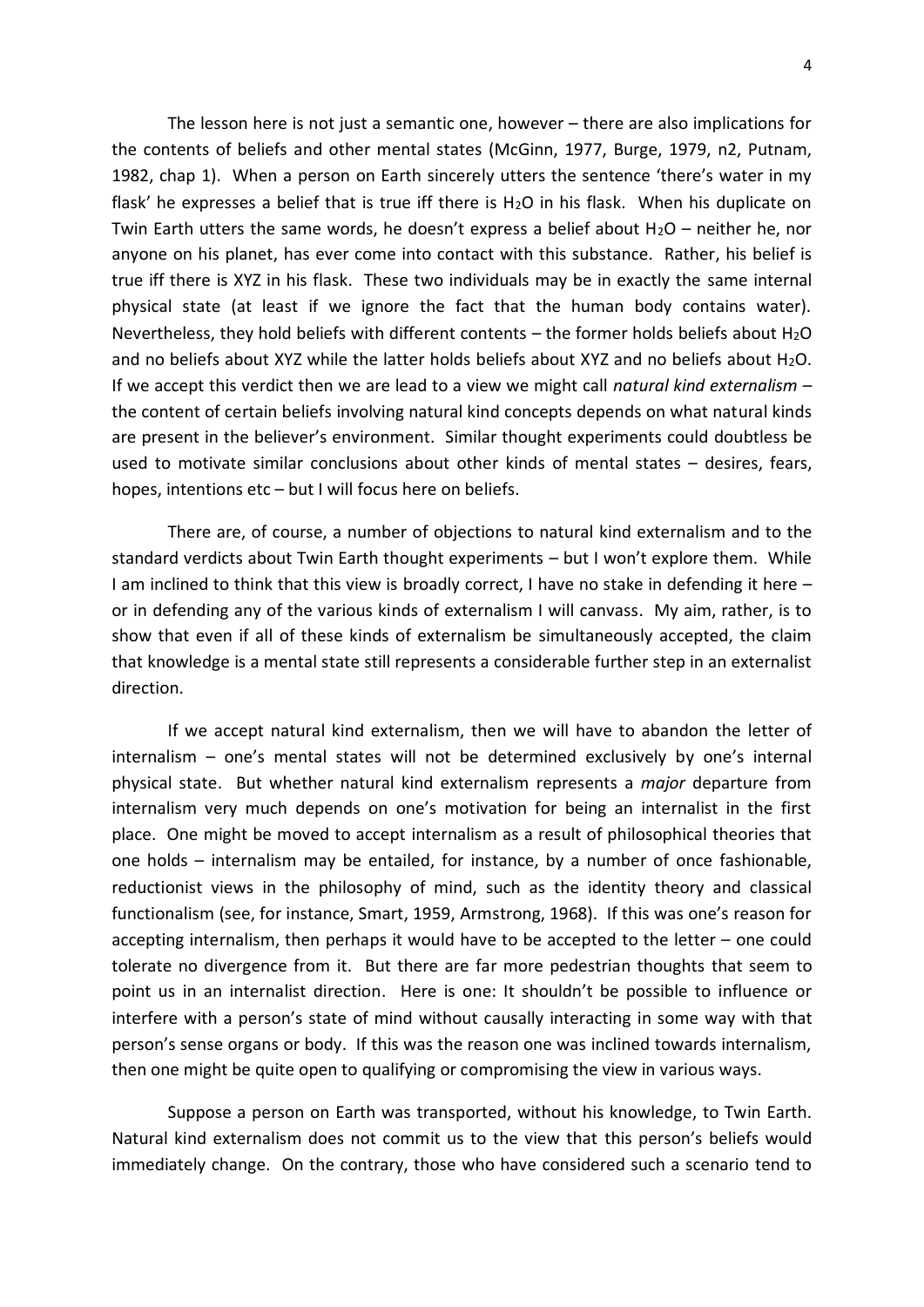agree that the beliefs the exile expresses using the term 'water' would continue to be about H2O – at least for a while (see, for instance, Burge, 1988, Boghossian, 1989). If he arrives with his flask and says to a thirsty Twin Earther 'there's water in my flask' he would be expressing a true belief about  $H_2O$  whereas, if the Twin Earther were to say 'there's water in your flask', he would be expressing a false belief about XYZ. The two would, at this point, be speaking slightly different languages, though neither would be in a position to notice the difference. However, after a substantial period of time has elapsed and the exile has had a good deal of causal interaction with  $XYZ -$  drinking it, bathing in it etc. - while his interactions with  $H_2O$  recede into the distant past, it seems that he will have become, in all relevant respects, like a Twin Earther himself. Natural kind externalism predicts that, at some point, the contents of his beliefs will shift<sup>4</sup>. This could happen even if the individual remains forever oblivious to his teleportation to Twin Earth.

Let's introduce the term 'switching' to refer to a change in a person's mental states that is not mediated by any change in the person's internal physical state. Typically, when a person's beliefs, desires, fears, hopes, intentions etc. change, this will be the result of some new experience or of the acquisition of new information or of some conscious reasoning or unconscious processing, or of remembering something or forgetting something etc. All of these processes involve very definite changes in a person's sensory systems and brain. Switching is something altogether different – a change in a person's mental states that does not involve any of these processes and does not, in effect, involve the person's *body* at all. If a person's mental states change while his internal physical state remains completely static then this will, of course, count as a case of switching – but so too will cases in which the changes in a person's internal state are incidental or irrelevant to a given mental state change.

Switching strikes us as a peculiar idea – it's strange, perhaps even disconcerting, to think that this is something that could actually happen to us. In the case just described, however, the mental states of the exile do switch – he loses his beliefs about H<sub>2</sub>O and acquires beliefs about XYZ. While he may undergo all kinds of changes in his internal physical state after his teleportation, the mental state shift is not due to any of these – they could have unfolded in exactly the same way if he had remained on Earth. Natural kind externalism does, then, allow for the possibility of switching  $-$  but the only way this can come about is via the substitution of one environment for another that contains a superficially indistinguishable natural kind, in such a way that an unwitting believer remains oblivious to the change. As we've seen, such switching is *slow* – it takes a substantial period of time, after the substitution, for the switching will take effect. Furthermore, such switching is *proximal* – it involves changes to the natural kinds with which the believer is

<sup>&</sup>lt;sup>4</sup> Natural kind externalists may disagree about just how soon this shift can occur. Even if it takes some time for the exile's 'water' beliefs to latch on to XYZ, one might hold that they disconnect from  $H_2O$  – becoming *indeterminate* in content – shortly after arrival. Whatever view one adopts, the change will not be immediate – requiring, at the very least, that the exile's 'water' beliefs come partly under the causal control of XYZ.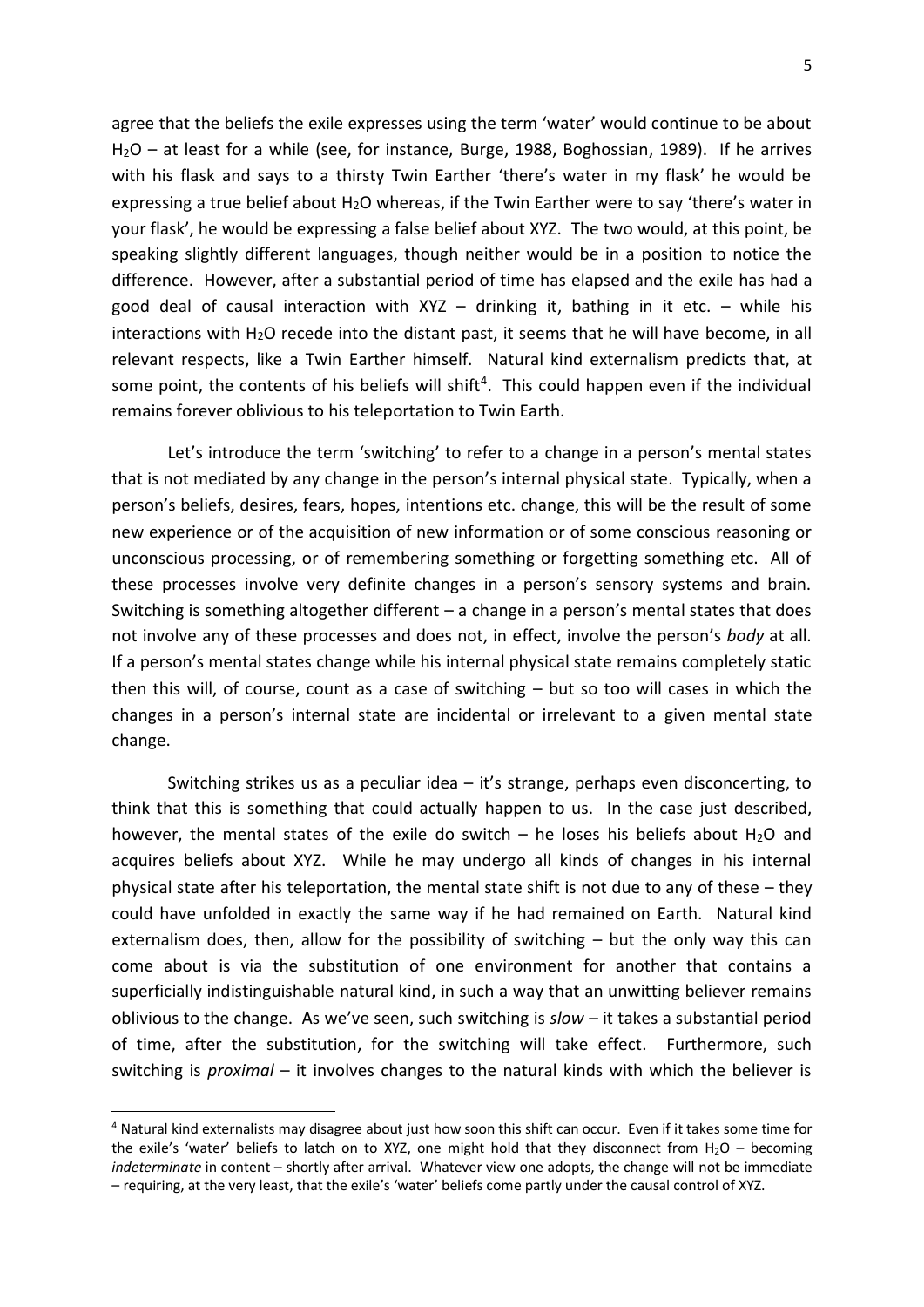causally interacting during the period of the switch. The final thing to observe about this kind of switching is that it seems exceedingly contrived and farfetched (Warfield, 1992). Given the way the world actually is, the conditions required for such switching are *rarely*, if ever, realised. At worst, then, natural kind externalism, as described here, lands us with the possibility of slow, proximal, rare switching. For an internalist motivated by an instinctive aversion to the idea of switching, the move to natural kind externalism need not seem like a major concession.

# II. SOCIAL EXTERNALISM

The Twin Earth thought experiment purports to show that the contents of one's natural kind beliefs can depend upon the nature of the world outside of one's body. A few years after Putnam first described Twin Earth, another famous thought experiment, devised by Tyler Burge, purported to extend this conclusion to virtually *all* beliefs (Burge, 1979, 1986). Burge has us imagine an individual who is unaware that arthritis is a condition of the joints and complains to her doctor of arthritis in her thigh. When she says 'I have arthritis in my thigh' she expresses a (necessarily) false belief. Now consider another individual, with exactly the same history and internal states, who happens to be part of a linguistic community in which the term 'arthritis' is used to refer to a broader class of rheumatoid ailments which happens to include the very complaint she has in her thigh.

According to Burge, when this second individual says to her doctor 'I have arthritis in my thigh' she is not expressing a false belief about *arthritis*, a condition exclusively of the joints – neither she nor anyone in her community has beliefs about arthritis. Rather, she is expressing a true belief about the broader category that her linguistic community recognises. If we accept this verdict, we are lead to a view that we might call *social externalism* – the content of certain beliefs can depend upon facts about how terms are used in the believer's linguistic community.

Unlike the Twin Earth thought experiment, this thought experiment seems to provide a general recipe by which the content of almost any belief could be shown in principle to depend on facts about the wider world. There is nothing unusual about the term 'arthritis' – if the meaning of this term, on the lips of one individual, can be shown to depend on how it is used in her linguistic community then, presumably, the same could be shown about a great many of the terms that we use. When it comes to the meanings of our words, we are not the final arbiters – we are disposed to defer to the common usage of the linguistic community were are a part of. Burge himself takes his externalist conclusion to have a very broad scope and to extend to any belief involving theoretical, observational, natural or artefactual kind concepts (Burge, 1979, section IIb).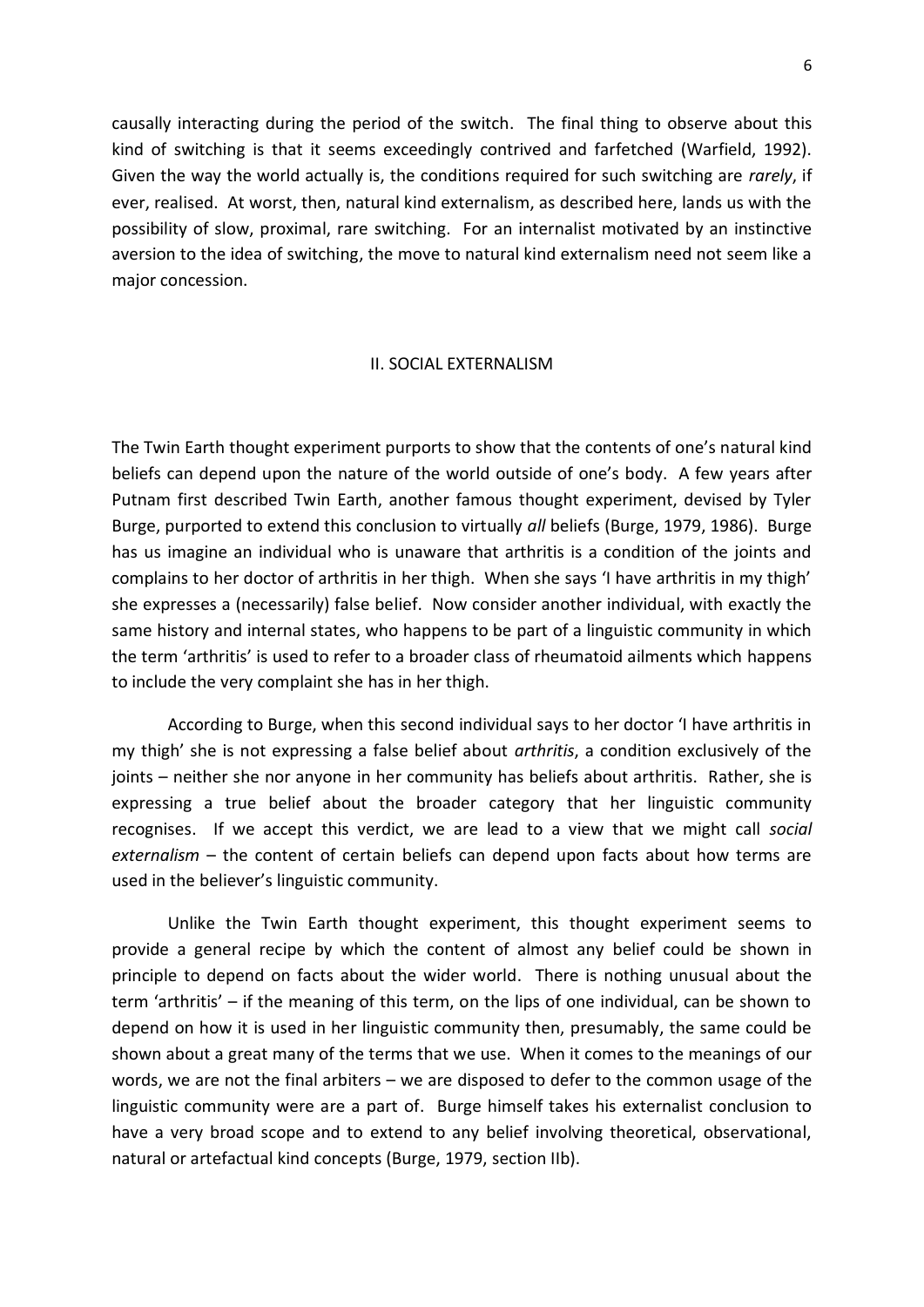Social externalism may allow for a kind of mental state switching as defined in the last section – one could simply imagine a person travelling between the linguistic communities envisaged in Burge's thought experiment. Once again, though, those who have considered such scenarios agree that this person would not immediately lose her beliefs about arthritis upon arriving in the new community. It is only after she has become a fully fledged member of the new community and has clocked up a good deal of causal and linguistic interaction with its members that the contents of these beliefs might eventually shift. And this shift could of course happen without it being due to any change in the individual's internal state and without the individual ever realising that the two communities use the word 'arthritis' in different ways. Once again, the only sort of switching that is in prospect here is switching that is slow, requiring a substantial period of time to elapse, and proximal, requiring changes to the linguistic community with which the believer interacts during this period.

Interestingly, though, switching of this kind would not seem to require farfetched or contrived scenarios to bring about. On the contrary, there need be nothing out of the ordinary about an individual travelling between subtly different linguistic communities, while remaining oblivious to the differences between them. Indeed, as Ludlow (1995) has argued, this is something that may *commonly happen* – as when people move between Britain and the United States without realising that words such as 'chicory', 'jelly', 'pants' etc. mean different things in British and American English. Consider an American who has just arrived in Britain and sincerely says 'Chicory is rich in vitamin A' thereby expressing a belief about *cichorium endivia*. Social externalism may suggest that, once she has lived in Britain for enough time, and become a part of the new linguistic community, this belief may be lost. Her disposition to assert 'Chicory is rich in vitamin A' could still be present, but these words will now express a new belief about *cichorium intybus*.

Ludlow suggests that this kind of switching may even occur when people move across social groups that have their own internal conventions for the use of certain terms (Ludlow, 1995, pp46-49). Philosophers, for instance, use terms like 'realist' and 'pragmatist' in a specialised way that differs from general public usage. Perhaps someone who started socialising more and more with philosophers, while remaining unaware of this difference, would eventually come to express different beliefs with these words. There is, of course, room for reasonable disagreement amongst social externalists as to whether switching can happen quite so easily as this. There may, for instance, be versions of social externalism that place more emphasis on the original linguistic community in which a person acquired the use of a term and which, as a result, make the contents of that person's beliefs far more resilient to these sorts of changes. However we fill in the details, though, social externalism will make switching into a more realistic prospect than natural kind externalism and thus, along one dimension at least, it represents a further step away from internalism.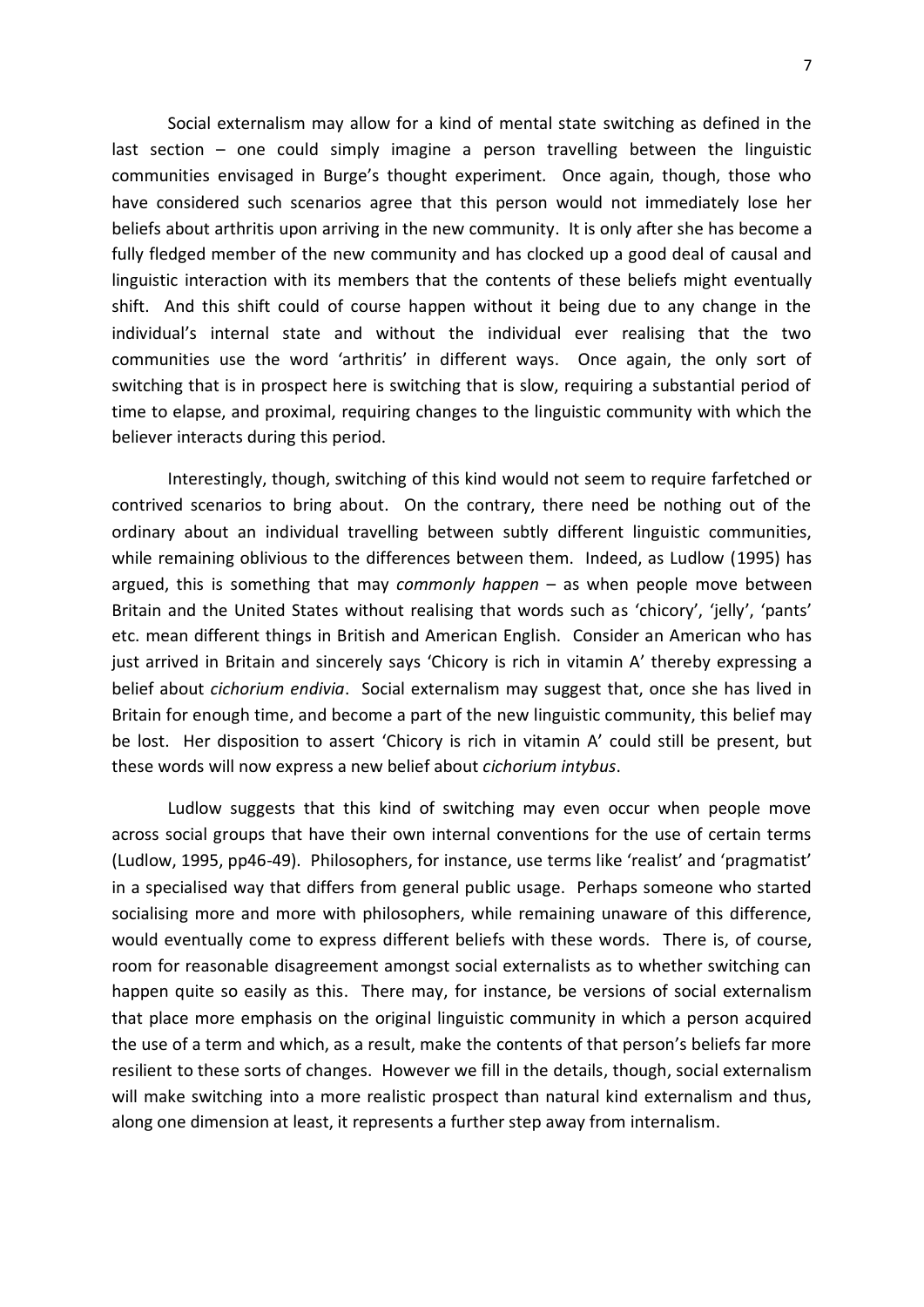#### III DEMONSTRATIVE EXTERNALISM

Natural kind externalism, as noted above, is closely associated with a view about how certain proper names and common nouns refer. A related view about *demonstrative expressions* – expressions such as 'this' and 'that' used to pick out objects being directly perceived – is connected with externalism of a third type. According to Kaplan (1979, 1989), Evans (1982, chap. 6) and others, when one uses a demonstrative expression, one's assertion does not merely have descriptive content – rather, its content may literally *involve* the perceived object being demonstrated. Suppose I see an apple on the table and, pointing towards it, utter the words 'That apple is overripe'. On the present view, if it had been a different apple sitting on the table, then the content of my assertion would have involved a different object and, thus, would have been a different content, even if the new apple looked exactly the same to me and I was in exactly the same internal state.

This may be a view about language but, once again, a view about the contents of beliefs is waiting in the wings (Evans, 1982, chap. 6). As a general methodological rule, we should attribute to people beliefs with the contents of their sincere assertions and hold back from attributing to people beliefs with contents that they would not, or could not, sincerely assert. This forces us to conclude that, in the two scenarios just described, I hold different beliefs, despite being in the same internal state. In the first scenario, I hold a belief about a particular apple. In the second scenario, I hold a belief about a second, different apple and no belief at all about the first apple which I'm in no position to refer to with a demonstrative. We might term this *demonstrative externalism* – the view that the contents of certain beliefs involving demonstrative concepts can depend upon the observed objects being demonstrated.

My internal state could, of course, be the same even if there were *no apple at all* – if I was hallucinating, say. In this case, according to one version of demonstrative externalism, the utterance 'That apple is overripe' would have no content and would fail to express any belief. Although I'd be in the same internal state as someone who holds a genuine belief, I would be suffering from an *illusion of belief* (Evans, 1982, section 2.2, appendix to chap. 6, McDowell, 1986).

Like social externalism, demonstrative externalism may allow for a new kind of mental state switching. For the demonstrative externalist, switching could in principle be accomplished by surreptitiously substituting objects within a person's immediate vicinity. Suppose I am examining an apple on the table before me and am willing to assert things like 'That apple is overripe', 'That apple is a Golden Delicious' etc. Suppose that, while I'm momentarily distracted, someone replaces the apple with another of the exact same size, shape and colour. Even if I don't notice the subterfuge, according to the demonstrative externalist, my beliefs will change – while I remain willing to assert the very same sentences,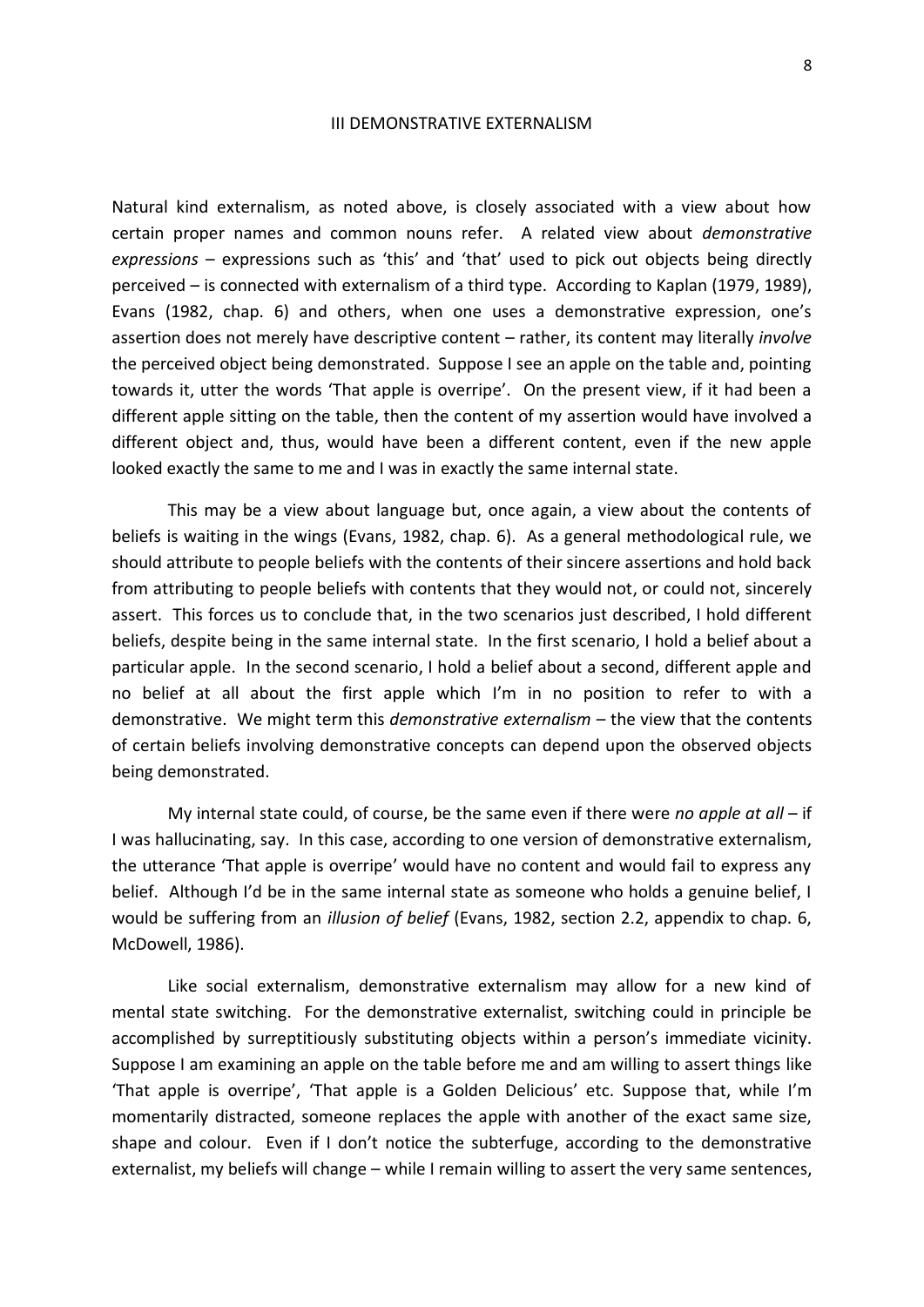they will now express beliefs with new contents. This change will not of course be due to any corresponding change in my internal physical state.

One thing that is remarkable about this kind of switching is that it would appear to take place very *fast*. Demonstrative externalism seems to predict that the content of a demonstrative belief should change the very moment a perceptual, demonstrative connection to a new, substituted object is established. While this kind of switching may not require any farfetched mechanisms per se, it does require that circumstances conspire against a perceiver in a very particular way. For the switching to occur, it must be that a perceived, demonstrated object is substituted for another, indistinguishable object without this impinging in any way on the internal state of the perceiver. While such switching may occur in practice, we would expect it to be a rare event. Finally, the switching envisaged here would still appear to be proximal – after all, the substitution must occur within the range of the believer's perceptual faculties, in order for the objects to be candidates for demonstration.

One clarification is important however  $-$  in describing this sort of switching as proximal, I don't mean to suggest that the substitution must necessarily take place close to the believer's body. Suppose I am shown an apple on the other side of the world over Skype and utter those same words – 'That apple is overripe'. One might take the view that this apple is literally being perceived and that it enters into the content of my utterance and my belief. If so, then some appropriate sleight of hand on the other side of the world could elicit a fast mental state switch. This switching would still, however, be categorised as proximal – it is triggered by an event in a part of the world with which, however physically far away it might be, I am in intimate causal contact. The boundaries of a believer's environment, in the relevant sense, aren't drawn at some fixed distance from his body. The relevant notion of an environment is a causal one – it includes those parts of the world with which one is causally interacting in a relatively direct way. I have no interest in trying to specify precisely what a person's environment includes – the notion is not meant to be a precise one. It's enough that there be clear cases of events that occur within a person's environment and clear cases of events that occur outside of it, even if there are a great many borderline cases.

It is interesting to note that, according to Evans, an important condition for an object to feature in the content of a demonstrative utterance is that one be capable of locating that object within egocentric space – the space of possibilities of bodily action (Evans, 1982, sections 6.2-6.4). This condition is not fulfilled in cases of the type just described, leading Evans to speculate that these kinds of cases should, perhaps, be assimilated to cases of 'deferred ostention' in which 'this' and 'that' arguably *are* used as shorthand for a description (Evans, 1982, section 6.2). If this is right then, while I'm Skyping, the apple on the other side of the world is not a part of the content of any of my beliefs. Rather, the belief I express will have a descriptive content and substituting apples won't affect a switch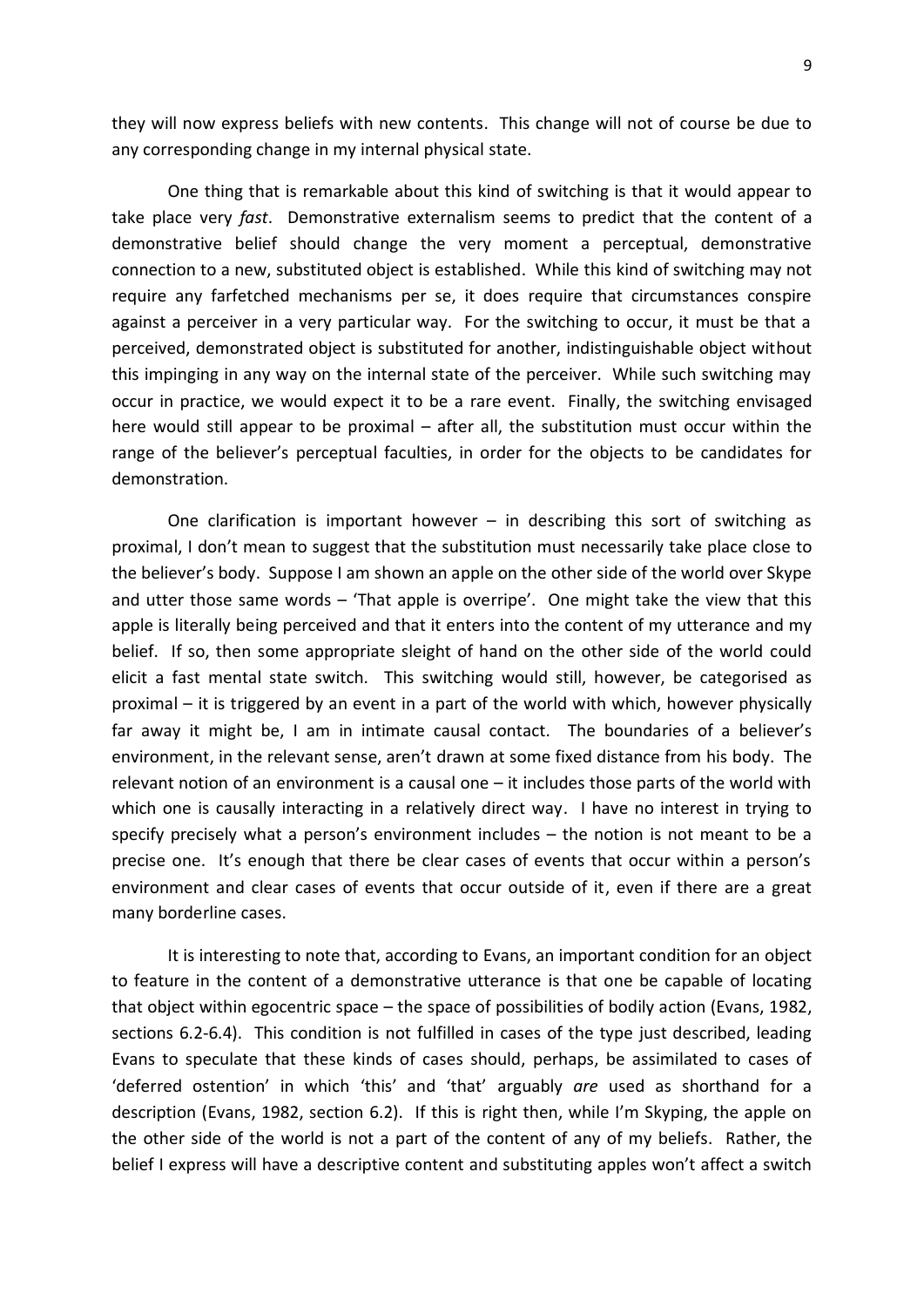in my mental states. It may indeed be a general consequence of Evans's view that switching of the present kind can only be brought about by events that take place close to a believer's body – but I won't investigate this further here.

According to demonstrative externalism, as I've defined it, certain beliefs expressed using 'this' and 'that' depend for their content on one's relations to the immediate environment. In addition, demonstrative externalists often endorse a closely related view about certain beliefs expressed using *indexical* expressions such as 'I', 'he', 'she' 'here' etc. Evans (1982, chap. 6, appendix 6) describes a case in which a person and his duplicate on Twin Earth both think about their current location as being 'here'. If both were to sincerely assert 'It's sunny here' then, on Evans's view, they would express beliefs with different contents – contents that involve different locations – even though these locations appear exactly the same and the two individuals are in the same internal state.

Evans also describes a kind of switching case in which a person confined to a hospital bed keeps muttering to himself 'It was so hot here yesterday'. While the person takes himself to be lying still in the dark, his bed is actually in constant motion on silent, well-oiled wheels. When he repeatedly utters this sentence he thinks he is reiterating the same belief over and over – but, according to Evans, he is actually expressing a *new* belief each time, as his location will have changed (Evans, 1982, chap. 6, appendix 6). This sort of switching can also, perhaps, be categorised as fast, proximal and rare. The switching is taken to occur from moment to moment, in response to changes in the person's immediate surroundings and, while this kind of set-up may be practically possible, it would also be exceedingly unusual.

#### IV DISJUNCTIVISM

Demonstrative externalism predicts that there can be a mental difference between a person who is veridically perceiving the world and one who is hallucinating or taken in by an illusion, even though the two may be in exactly the same internal state. This claim is characteristic of another influential kind of mental state externalism – namely, *disjunctivism* about perception (see, for instance, Hinton, 1967, Snowdon, 1980, McDowell, 1982). According to disjunctivists, seeing that something is the case, feeling (in the sense of touch) that something is the case, hearing (directly, and not in the sense of hearing testimony) that something is the case etc. are all mental states in their own right – different to the mental states of *merely seeming* to see or hear or feel etc. that something is the case, as when one suffers a hallucination or is fooled by an illusion. Further, disjunctivists typically insist that veridical perceptual states have no mental element in common with hallucinations and illusions – no 'highest common factor', as it's sometimes put. The category of 'perceptual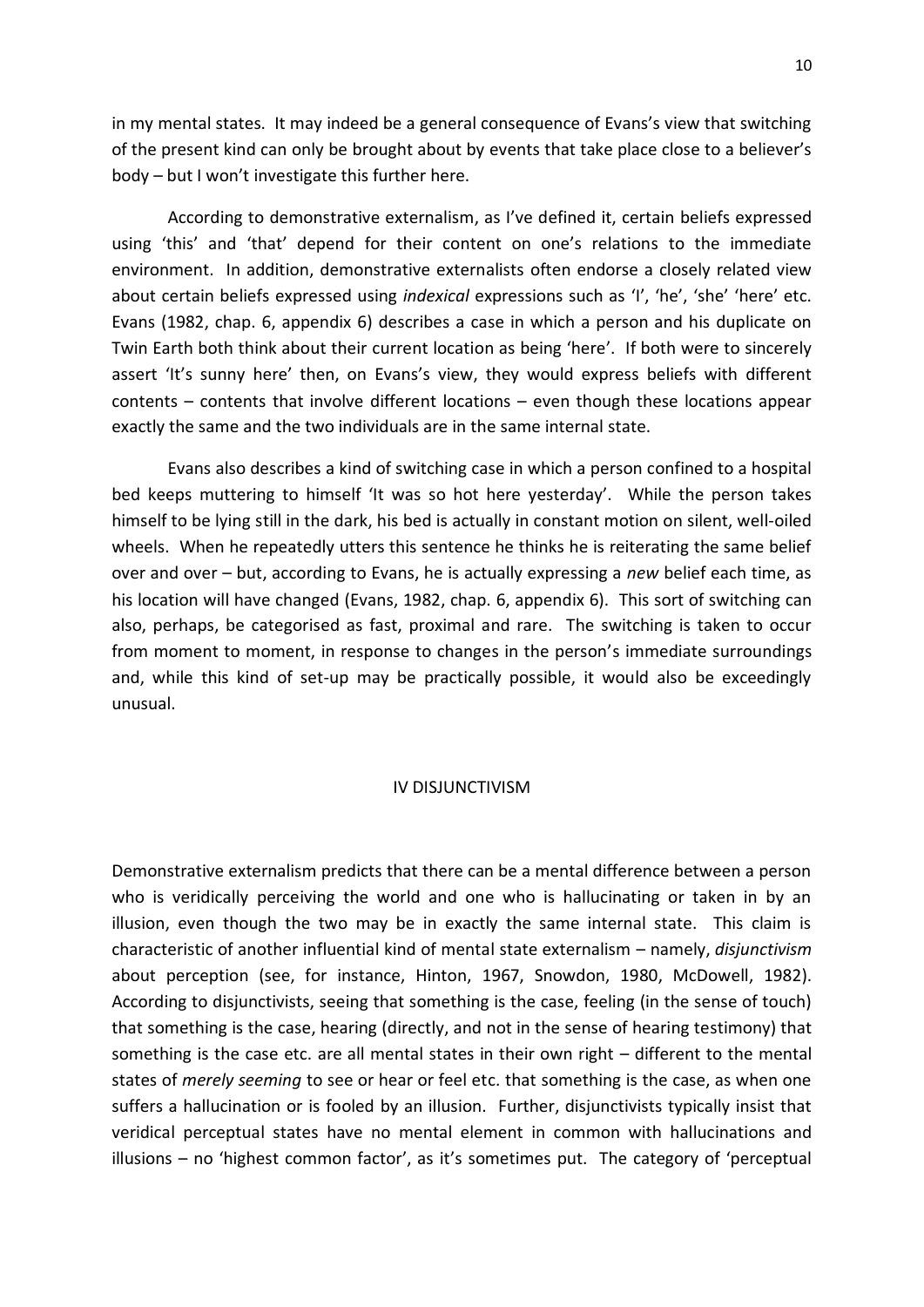experience', which is supposed to subsume all three types of state, is a heterogeneous or *disjunctive* one.

 Relatedly, disjunctivists often hold that, when one sees or feels or hears etc. that something is the case, one's mind reaches right out into the world and literally *involves* external objects and facts – and that this is a fundamental, defining feature of these mental states that is not shared by hallucinations and illusions. When it comes to the externalist character of disjunctivism, however, many of these further commitments are not needed. For externalism to hold, it is enough that there be *some* mental difference between veridical perception, hallucination and illusion, each of which can be associated with the same internal state – it doesn't matter exactly how the difference is explained or how profound it is taken to be.

It is possible, in principle, for a veridical perception to become an indistinguishable hallucination or illusion, or vice versa, without there being any accompanying change in the perceiver's internal state. In such a case, disjunctivism predicts that the perceiver will undergo mental state switching. Suppose I wander into a room and see that there is a blue cube sitting atop a white podium. Suppose that, in an instant, the cube is vaporised and a perfect hologram of the cube projected in its place. Suppose the change does not impact on my sense organs or body in any way. According to the disjunctivist, this event will trigger a mental state switch  $-1$  will have gone from seeing that there is a blue cube on a white podium to merely seeming to see that there is a blue cube on a white podium.

The switching would appear to be fast – indeed it would appear to be *instantaneous*. The moment the cube is destroyed, it is no longer the case that there is a blue cube on the podium and I can no longer be said to see that there is a blue cube on the podium. If this kind of example is characteristic of these switching cases, then they will clearly be very rare. In fact, I think it is characteristic  $-$  for a veridical perception to seamlessly change into a hallucination or illusion or vice versa is an extraordinary occurrence. Finally, this switching must be proximal, for much the same reason as the switching permitted by demonstrative externalism must be proximal – it requires changes in the objects and states of affairs that one is perceiving.

Natural kind, social and demonstrative externalists all emphasise ways in which the content of a given type of mental state may depend upon external factors. Disjunctivists, however, find a role for external factors in determining the *type* of mental state that bears a given content – the type of attitude one has towards that content. For this reason it is sometimes described as an *attitude externalism* (Williamson, 2000, chap. 2). The view that knowledge is a mental state should also, of course, be characterised as a kind of attitude externalism in this sense. In fact, disjunctivism can provide a certain model for how to think about this view.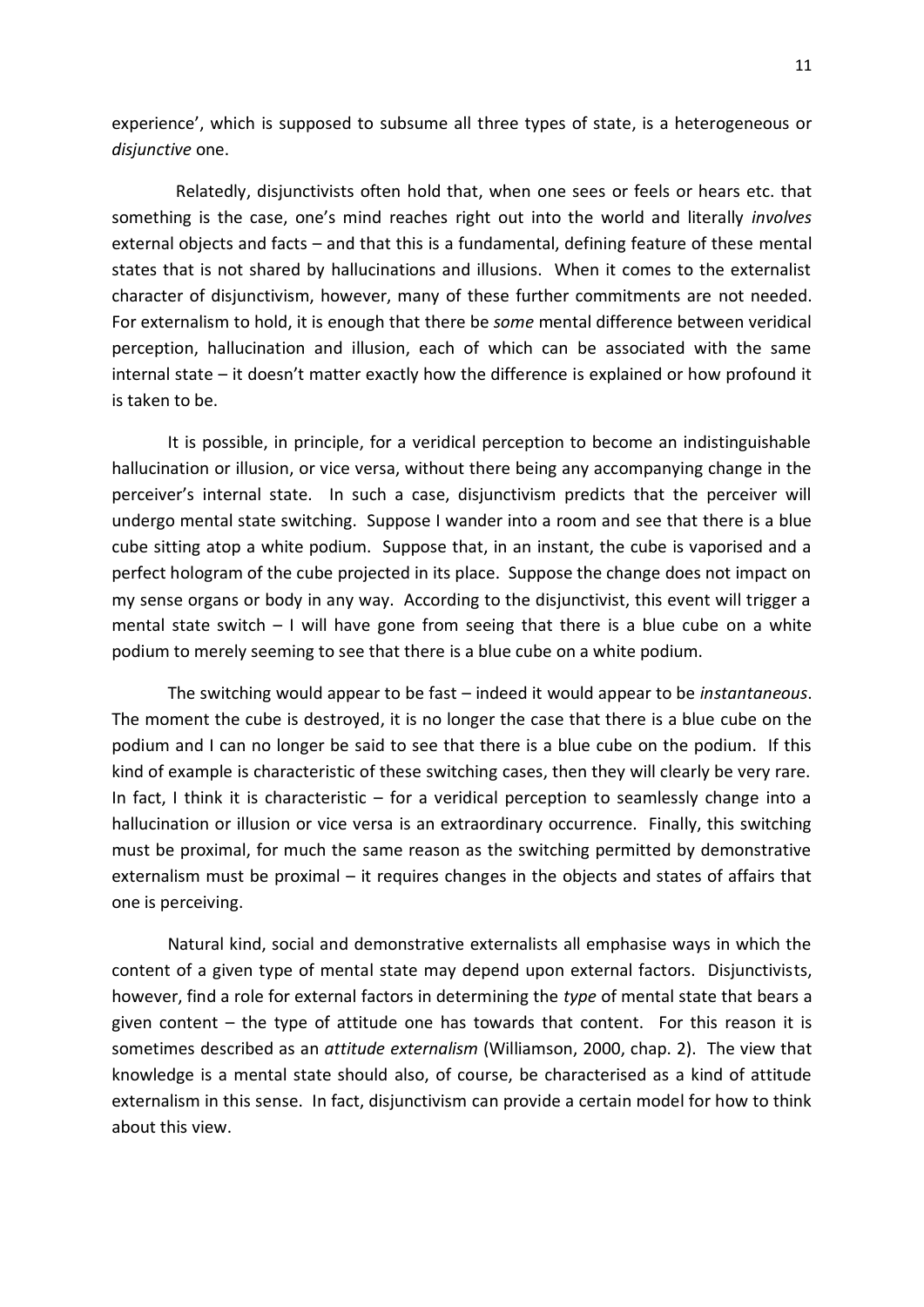The disjunctivist draws a mental contrast between successful states on the one hand and failed or botched states on the other – even though the two kinds of state may be indistinguishable for the one who instantiates them. The successful states include seeing, hearing, feeling etc. that something is the case and the botched states include merely seeming to see or hear or feel etc. that something is the case. One who treats knowledge as a mental state also draws a mental contrast between a successful state and a botched state that may be indistinguishable from the inside. On this view, the successful state is knowing that something is the case and the botched state is merely believing that something is the case. On both views, the difference between the successful states and the botched states does not lie with external, worldly factors – but with mental factors that one is not in a position to detect.

For the disjunctivist, when one sees or hears or feels etc. that something is the case, one's mind reaches right out into the world and involves external objects and facts. If knowledge is a mental state then, presumably, it is also a state in which one's mind reaches right out into the world (indeed much *further* out into the world – though more on this in the next section). One who accepts that knowledge is a mental state might follow the disjunctivist example even further and insist that knowledge and mere belief have no mental element in common. Williamson, though, stops short of this, remaining open to the standard idea that knowledge involves belief and that belief is a mental state (Williamson, 2000, section 1.5). For Williamson, belief can serve, in one sense, as the 'highest common factor' of knowledge and mere belief (though he denies of course, that knowledge can be 'factorised' into belief and further components).

If we do accept the existence of factive mental states such as seeing, hearing and feeling that something is the case, it might seem like a small step to admit one *more* factive mental state – namely, knowing that something is the case. For Williamson, once we embrace factive mental states, knowledge naturally takes its place as the most *general* such state – the factive mental state that one is in when one is in any factive mental state (Williamson, 2000, section 1.4). As I will explore in the next section, focussing on mental state switching offers a rather different perspective on this.

#### V COUNTING THE COST

I have examined a number of externalist views through the lens of mental state switching. Each of these theories allows for different kinds of switching possibilities, which I have mapped out relative to three dimensions – a speed dimension, a range dimension and a frequency dimension. The results thus far might be presented as follows: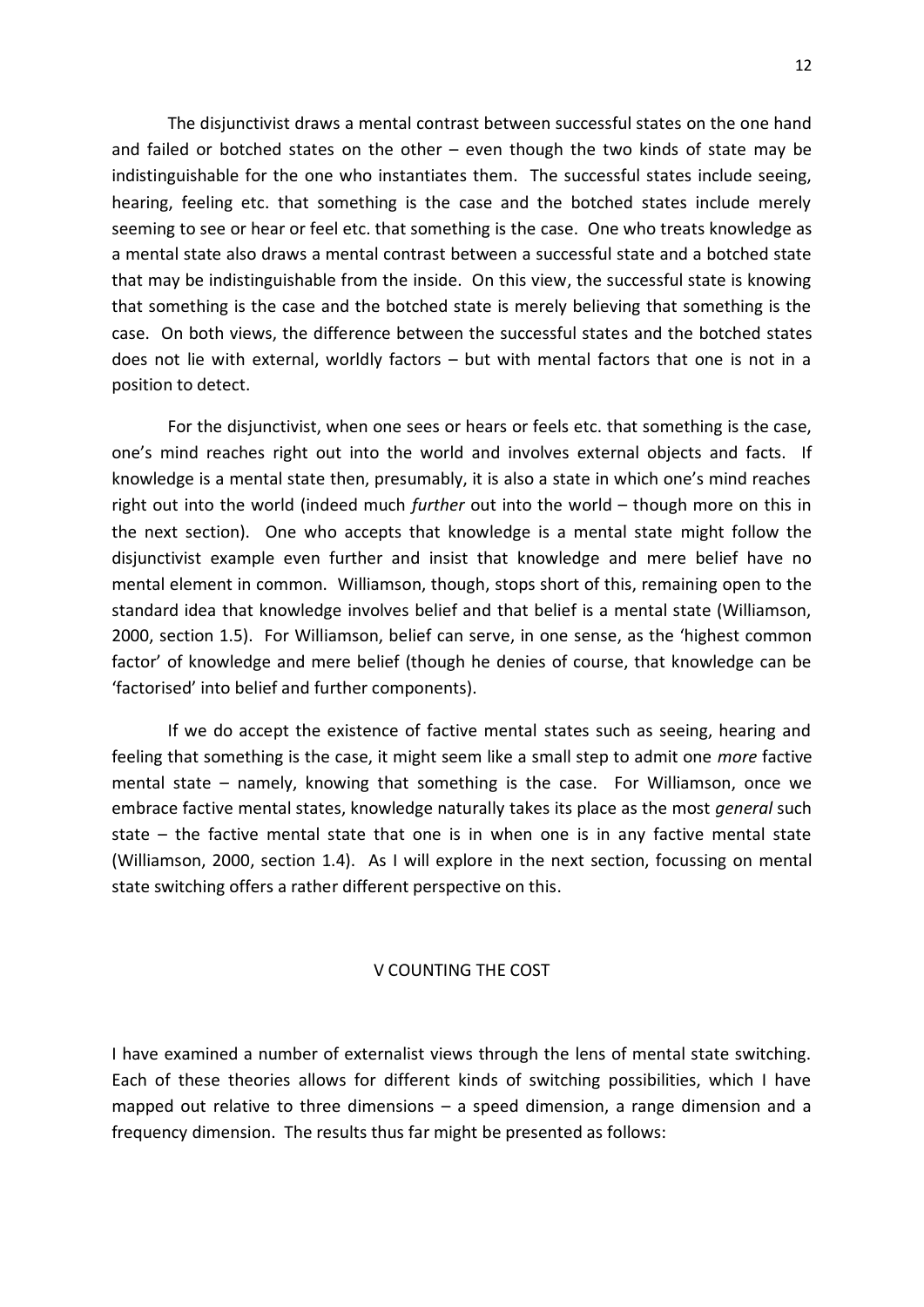|                                  | <b>Speed</b> | Range    | <b>Frequency</b> |
|----------------------------------|--------------|----------|------------------|
| <b>Natural Kind Externalism</b>  | Slow         | Proximal | Rare             |
| <b>Social Externalism</b>        | Slow         | Proximal | Common           |
| <b>Demonstrative Externalism</b> | Fast         | Proximal | Rare             |
| <b>Disjunctivism</b>             | Fast         | Proximal | Rare             |

How, then, should we fill in the row for the view that knowledge is a mental state? If the arguments of this final section are on the right track, then this view allows for a kind of switching that is unlike anything countenanced so far.

I currently believe, and know, that my local fishmonger has a blue shopfront. Suppose that, while I'm on a trip overseas, the shopfront is restyled and painted red. As soon as I return home and set eyes upon it, I will lose my belief that my local fishmonger has a blue shopfront. This, of course, will be a perfectly standard case of mental state change, in which my beliefs are revised in light of new information. But if knowledge is a mental state, then this is not the first time that the new paint job will have had an effect on my state of mind. Rather, this will have happened days or weeks before, while my body was thousands of miles away and in no causal contact with the fishmonger – for this is the point at which I will have ceased to *know* that my local fishmonger has a blue shopfront. And this change, whenever it happens, won't be due to any change in my internal state, which will continue exactly as it would have if the shop front had not been touched.

The switching that occurs here is fast  $-$  the moment the red paint is applied, and it ceases to be true that my local fishmonger has a blue shopfront, I can no longer know it. Furthermore, switching of this kind would presumably be common – the events described are in no way unusual. Already we find ourselves confronting something new – the possibility of fast, common switching. But what is perhaps most striking about the switching described here is that it is *not proximal*. When the switching takes place, it is triggered by events completely *outside* of my environment at that time – events in a part of the world that is both physically remote from my body and in no causal contact with it.

Consider, in addition, the following example discussed by Jennifer Nagel (2013, pp289): If knowledge is a mental state, then on the evening of the 14<sup>th</sup> of April 1865 a kind of mass mental state switching would have swept the globe. Horrified theatregoers who witnessed Lincoln's assassination might have ceased to believe that Lincoln is president of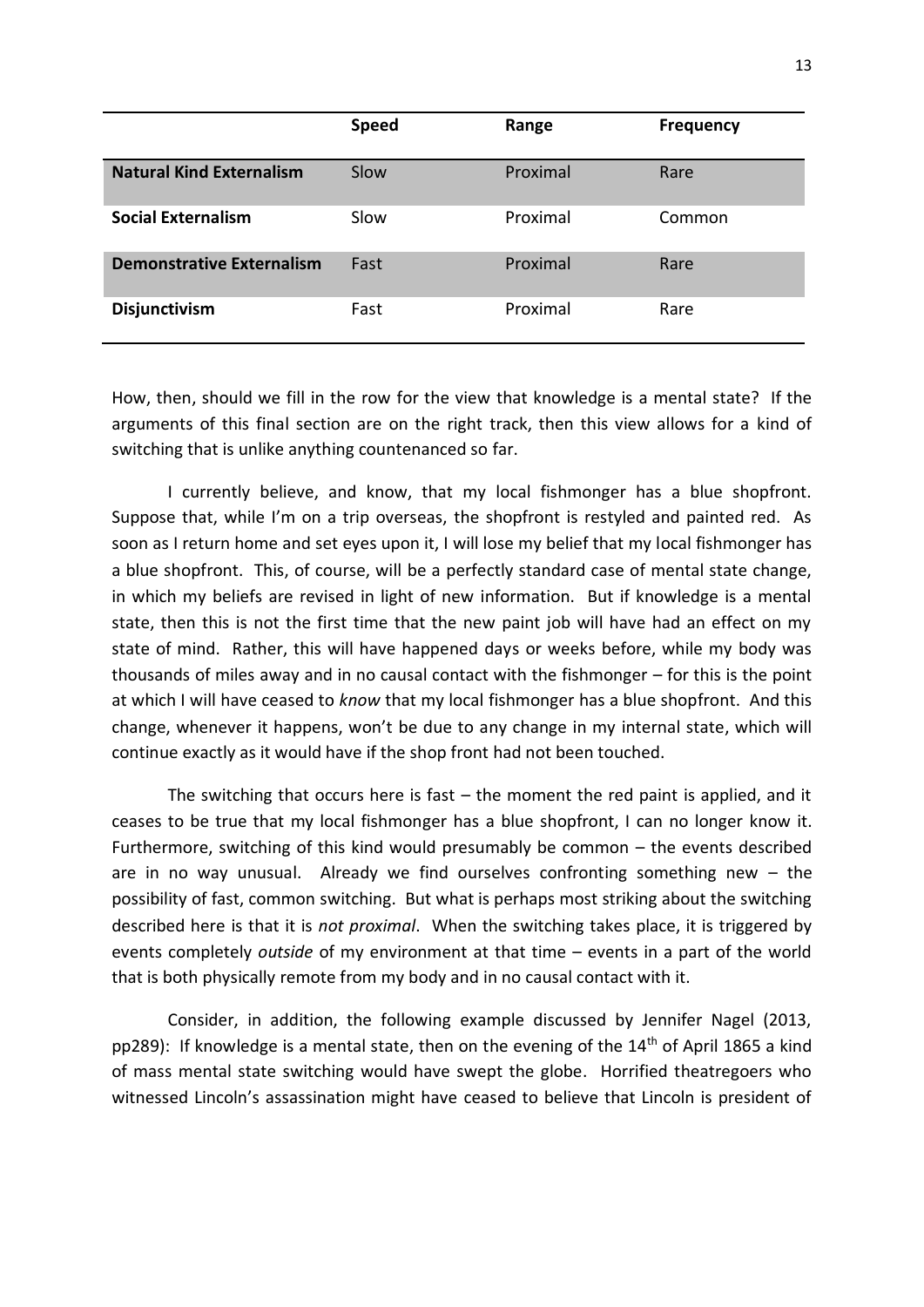the United States – but countless millions more will have ceased to *know* it, including people on the other side of the world to Washington<sup>5</sup>.

If knowledge is a mental state, then the range within which switching may be triggered will be effectively limitless. Consider a person stranded in a disabled space probe drifting in deep space billions of miles from the surface of the Earth and with no means of communication. If knowledge is a mental state, then this person can still have influence on the minds of friends, relatives and acquaintances on Earth, and they can still have influence on his. If he shaves his head, for instance, then people on Earth may go from knowing that he has a full head of hair to merely believing it. And this change in their state of mind will presumably be simultaneous with the head shaving, even though it may take *light* several hours to travel the distance between Earth and the probe. The mental state switch will take place long before the *information* that is has taken place could, in principle, reach the Earth.

It may even appear as though treating knowledge as a mental state leads to the possibility of instantaneous action at a distance and thus serves to settle what would usually be regarded as a very controversial empirical issue. But this will only be so if we think of a person's mental state switch as an event spatially located within that person's body or brain – and this is presumably an unwelcome remnant of internalist thinking that should be given up. If we treat knowledge as a mental state, then a person's mental state switch may be better thought of as an event that can take place at any distance from the person's body and brain, or an event that can be spread out over a vast distance, or even an event that has no determinate spatial location whatsoever.

|                                  | <b>Speed</b> | Range         | <b>Frequency</b> |
|----------------------------------|--------------|---------------|------------------|
| <b>Natural Kind Externalism</b>  | Slow         | Proximal      | Rare             |
| <b>Social Externalism</b>        | Slow         | Proximal      | Common           |
| <b>Demonstrative Externalism</b> | Fast         | Proximal      | Rare             |
| <b>Disjunctivism</b>             | Fast         | Proximal      | Rare             |
| Knowledge is a mental state      | Fast         | <b>Distal</b> | Common           |

At the very least then we can fill in the final row of the table as follows:

<sup>&</sup>lt;sup>5</sup> Since Lincoln did not die until the morning of the 15<sup>th</sup> of April, one might argue that it was only at *this* point that he strictly ceased to be the president of the United States. I put this potential complication aside for present purposes. There are, in any case, countless further historical examples that we could consider instead of this one.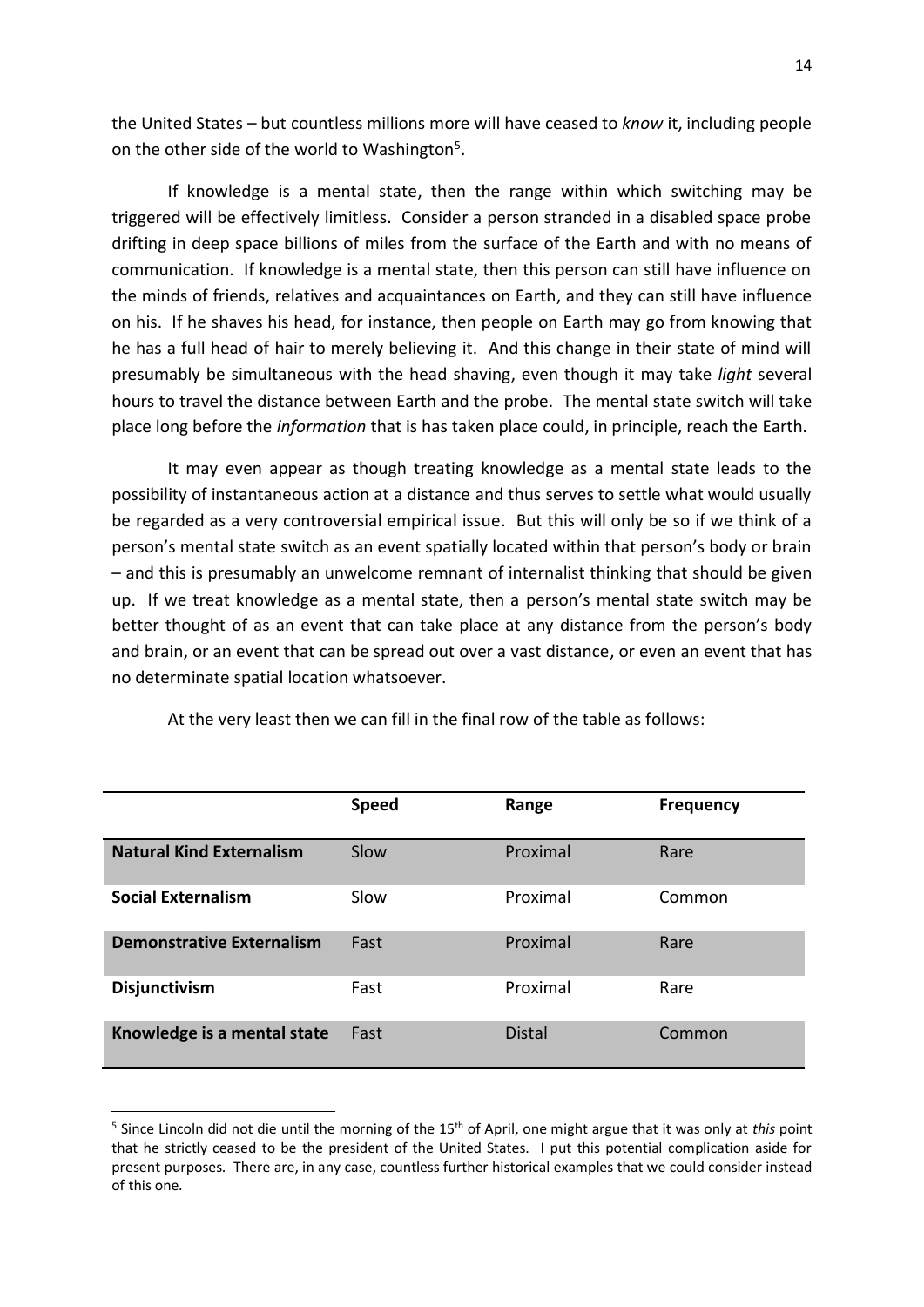Uniquely amongst the kinds of externalism I have considered, the view that knowledge is a mental state allows for fast, distal, common mental state switching. But this is not yet the end of the story.

Social externalism, I claimed, would make switching a common occurrence. While I stand by this claim, it is important to keep it in perspective. The kind of switching that social externalism permits may be common relative to the kinds of switching permitted by natural kind and demonstrative externalism, but it is hardly something that we would expect to undergo *on a daily basis*. Indeed, depending on the precise version of social externalism being entertained, switching is something that may happen on only a handful of occasions during a lifetime. But how often does knowledge turn into ignorance?

As I sit writing, it is easy enough to recall examples of this from my own recent past. This morning I believed, and knew, that my bin was on the kerb, having put it there myself. My belief persisted until, some hours later, I saw it by the gate. My knowledge, however, will have been lost some time prior to this when my neighbour, seeing that the rubbish had been collected, wheeled it in. This loss of knowledge, whenever it happened exactly, won't have been accompanied by any change in my internal state. A week ago I believed, and knew, that my one year old daughter had four teeth. That belief persisted until yesterday when I noticed that a fifth tooth had come through. But my knowledge will have been lost some time in the intervening week, without any corresponding change in my internal state. If knowledge is a mental state, then these will both have been bona fide mental state switches.

Furthermore, mass switching events, like the one triggered by Lincoln's assassination, would *themselves* be relatively common occurrences if knowledge were a mental state – an unexpected side-effect of a globalised culture obsessed with celebrity. The table above suggests that treating knowledge as a mental state would lead to common switching – but this, in truth, is to play down the consequences of the view. To do justice to it, what is needed is a further point on the frequency spectrum – *rampant* switching – where none of the other kinds of externalism take us.

The table may also mislead in another respect. To suggest that treating knowledge as a mental state allows for *fast* switching is, once again, to underestimate the consequences of the view. This claim might seem surprising – after all, I've used the term 'fast' to describe even cases in which switching is instantaneous, such as the switching permitted by disjunctivism. Presumably, then, 'fast' must cover the very extreme end of the speed spectrum – how could switching be any speedier than instantaneous?

The idea that knowledge requires a kind of insulation or protection against the possibility of error is one that is widespread in contemporary epistemology. Suppose one believes P via method M at time t. Say that one's belief is *safe* iff it could not easily have been the case that one falsely believed P via M at t. This is sometimes spelled out in terms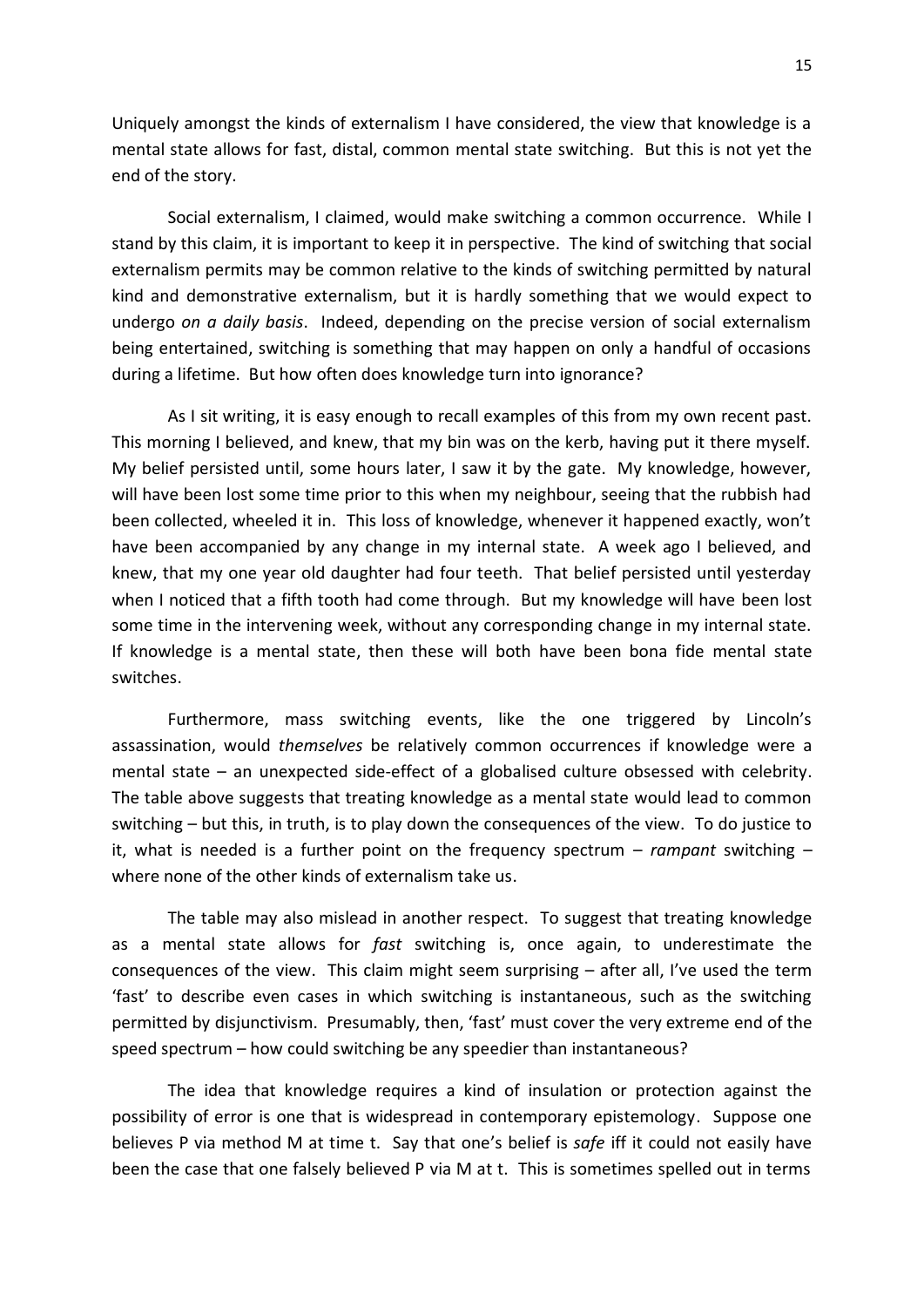of possible worlds: Say that one's belief is safe iff there is no close possible world in which one believes P via M at t and P is false. A number of philosophers, Williamson included, have been attracted to the idea that knowledge requires safety – in order for one to know P at time t, one must safely believe P at time t, in something like the sense just defined (Williamson, 1992, 2000, chap. 5, Sosa, 1999a, 1999b, Pritchard, 2005, chap. 6, Smith, 2009)

With this in mind, return to the case of Lincoln's assassination. Booth, allegedly, decided to wait until a particular line in the play had been spoken before opening fire. Arguably, he could have easily decided to shoot Lincoln a few minutes earlier than he did or, put differently, there are close possible worlds in which he does shoot Lincoln a few minutes earlier than at the actual world. If this is right then, on the evening of April 14<sup>th</sup> 1865, the belief that Lincoln is president of the US would have ceased to be *safe* at least several minutes before it ceased to be *true*. Several minutes before the assassination, one's belief that Lincoln is president, while still true at the actual world, would be false at some close possible worlds at which it is held via its actual method. If knowledge requires safety, and is a mental state, then *this* is the point at which the mental states of people the world over would have switched – *prior* to the event that would appear responsible for the switch. What we seem to confront here is a case of *backwards* switching, where an event triggers a mental state switch *in the past*.

One might, of course, resist this description of the case. Perhaps what these reflections about safety show is that the assassination itself is *not* what truly triggers the mental state switch – rather other events are responsible, such as Booth approaching Ford's theatre, his crouching outside the presidential box, pistol in hand etc. And these events, we might insist, really do take place before the mental state switch does. The trouble with this redescription, though, is that if Booth had not gone on to assassinate Lincoln, it's not clear that there would have been *any* mental state switching at all, even if these other events had still taken place.

We might consider another case in which there are no obvious precursors to an event that renders a known proposition false. Suppose I decide, on a complete whim, to shave my head, purely to deprive my friends, relatives and acquaintances of the knowledge that I have a full head of hair. If knowledge is a mental state, then my actions will bring about a small spate of mental state switches. But when do these switches take place? Suppose the impulse to shave my head suddenly strikes me at 10am and I act on it immediately. This impulse could, however, have easily struck me at, say, 9:50 or 9:40 instead. As such, there are close possible worlds at which I shave my head at these earlier times. The switch must, then, have already occurred by 9:40 – before my action is performed, and before I even have any inkling of performing it.

Once again, one could insist that there is some causal precursor of my action already simmering away in my brain by 9:40, and that this is what is truly responsible for the mental state switching. But, even if such a precursor really could be identified, it is not something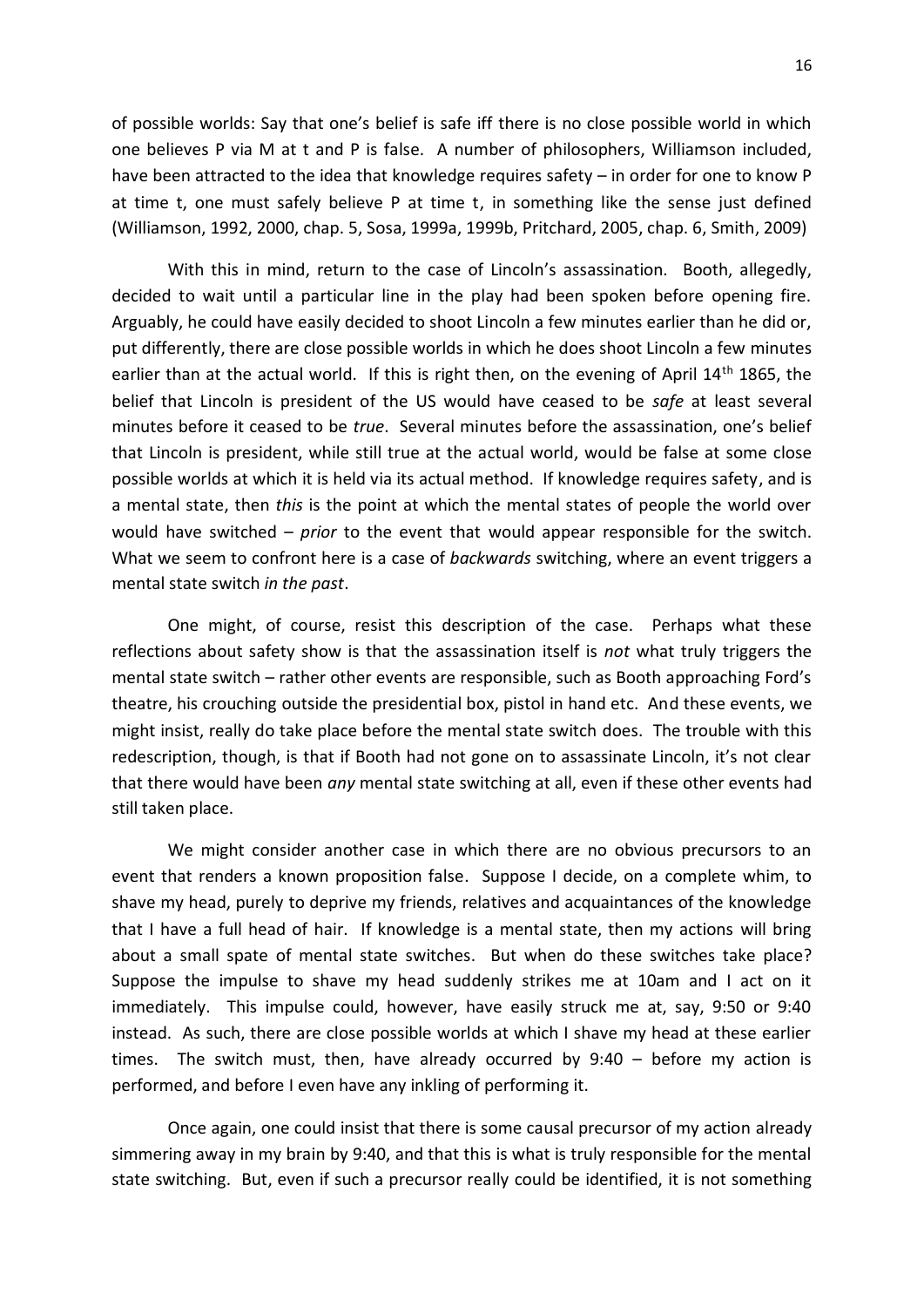that I have any awareness of or any control over – and yet it seems that *I* am the one responsible for switching the mental states of my friends and relatives. It seems that the switch is a direct result of my action and my decision, and not of some subconscious activity in my brain before the decision was even made. Although the switch might occur at 9:40, it occurs because of what I do at 10.

One might attempt to avoid these results by joining Neta and Rohrbaugh (2004), Comesaña (2005), Baumann (2014) and some others in denying that knowledge truly requires safety. In order for the present point to stand, though, it is enough that a lack of safety preclude knowledge in the cases just described, whether or not it does so in all possible cases that we might imagine. Indeed, at a bare minimum, all that is really needed to construct backwards switching cases of the present sort is that a lack of safety *sometimes* preclude knowledge of a knowable proposition that can change its truth value over time.

Whether someone can be described as knowing something, at a given time, can depend upon what happens at later times. This, in and of itself, is nothing remarkable – whether a decision can be described as life-changing, whether a coincidence can be described as fortunate, whether a wound can be described as mortal, whether a belief can be described as true, at a particular time, can all depend upon what happens at later times. The observation only becomes remarkable if we insist that knowledge is a mental state. For then, one's *state of mind* at a given time can depend upon what happens at later times – as though one's mind reaches out not only into the external world, but out into the *future* as well<sup>6</sup>. Even after a person has died it may be possible, for a short time at least, to exert an influence, by my actions, on what that person counted as knowing shortly before his death. Again, this need not, in and of itself, be particularly Earth-shattering – but what of the thought that I can still exert an influence, by my actions, on this person's *mental states*?

Treating knowledge as a mental state may not lead to the possibility of instantaneous action at a distance, but it *is* in genuine danger of leading to a possibility that might be considered even more contentious – namely, *backwards causation*. Even if we deny that a mental state switch has any definite spatial location, it seems much harder to deny that it has a definite *temporal* location – that it takes place at a specifiable time. In this case, the preceding examples will genuinely involve effects that temporally precede their causes.

If we accept that knowledge is a mental state, we will have to abandon internalism about the mental and embrace externalism instead. But the binary internalist/externalist

<sup>&</sup>lt;sup>6</sup> If, as most agree, it is possible to know contingent truths about the future, then treating knowledge as a mental state will lead immediately to the result that the nature of person's mental states, at a given time, can depend on what happens at later times. I currently believe that the sun will come up tomorrow. Whether I currently *know* this depends, amongst other things, on what happens tomorrow. If knowledge is a mental state, then what mental states I'm currently in depends on what happens tomorrow. To obtain this result, we needn't engage in any substantial theorising about knowledge. Some substantial theorising is required though to generate cases of backwards switching, such as those described in the body text.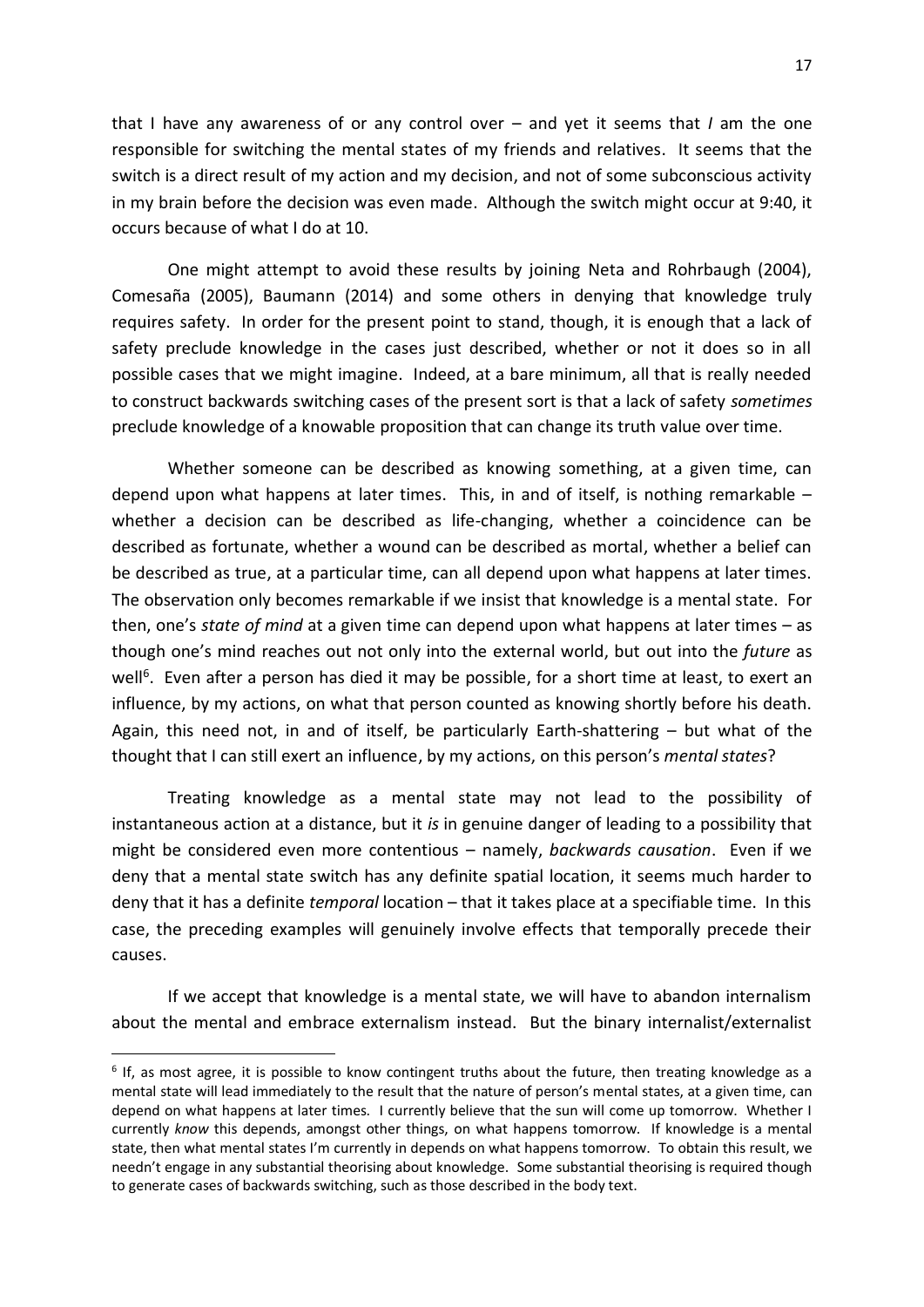dichotomy is a very skewed way of dividing up the underlying logical space. There is only one way to be an internalist, but one can be an externalist in many ways. In truth, there is a broad spectrum of possible views, with internalism occupying one extreme end and externalism *per se* covering everything else. Treating knowledge as a mental state doesn't merely nudge us from the internalist end of the spectrum, as many of the best known externalist arguments and thought experiments arguably  $do - it$  takes us close to, if not all the way to, the opposite extreme. As I've noted, none of this is to say that knowledge categorically *must not* be treated as a mental state. The picture of the mind that this view foists upon us is one that we could, no doubt, inure ourselves to. But it is not one that should be accepted lightly.

# **References**

Armstong, D. (1968) *A Materialist Theory of Mind* (London: Routledge)

- Bauman, P. (2014) 'No luck with knowledge? On a dogma of epistemology' *Philosophy and Phenomenological Research* v89(3), pp523-551
- Boghossian, P. (1989) 'Content and self knowledge' *Philosophical Topics* v17, pp5-26
- Burge, T. (1979) 'Individualism and the mental' *Midwest Studies in Philosophy* v4, pp73-121
- Burge, T. (1986) 'Individualism and psychology' *Philosophical Review* v95, pp3-45
- Burge, T. (1988) 'Individualism and self-knowledge' *Journal of Philosophy* v85, pp649-663
- Comesaña, J. (2005) 'Unsafe knowledge' *Synthese* v146(3), pp395-404

Evans, G. (1982) *The Varieties of Reference* (Oxford: Clarendon Press)

- Fricker, E. (2009) 'Is knowing a state of mind? The case against' in Greenough, P. and Pritchard, D. eds. *Williamson On Knowledge* (Oxford: Oxford University Press)
- Hinton, J. (1967) 'Visual experiences' *Mind* v76, pp217-227
- Kaplan, D. (1979) 'Dthat' in French, P., Uehling, T. and Wettstein, H. eds. *Contemporary Perspectives in the Philosophy of Language* (Minneapolis: University of Minnesota Press)
- Kaplan, D. (1989) 'Demonstratives' in Almog, J., Wettstein, H. and Perry, J. eds. *Themes From Kaplan* (new York: Oxford University Press)
- Kripke, S. (1972) *Naming and Necessity* (Oxford: Blackwell)
- Ludlow, P. (1995) 'Externalism, self-knowledge and the prevalence of slow-switching' *Analysis* v55, pp45-49